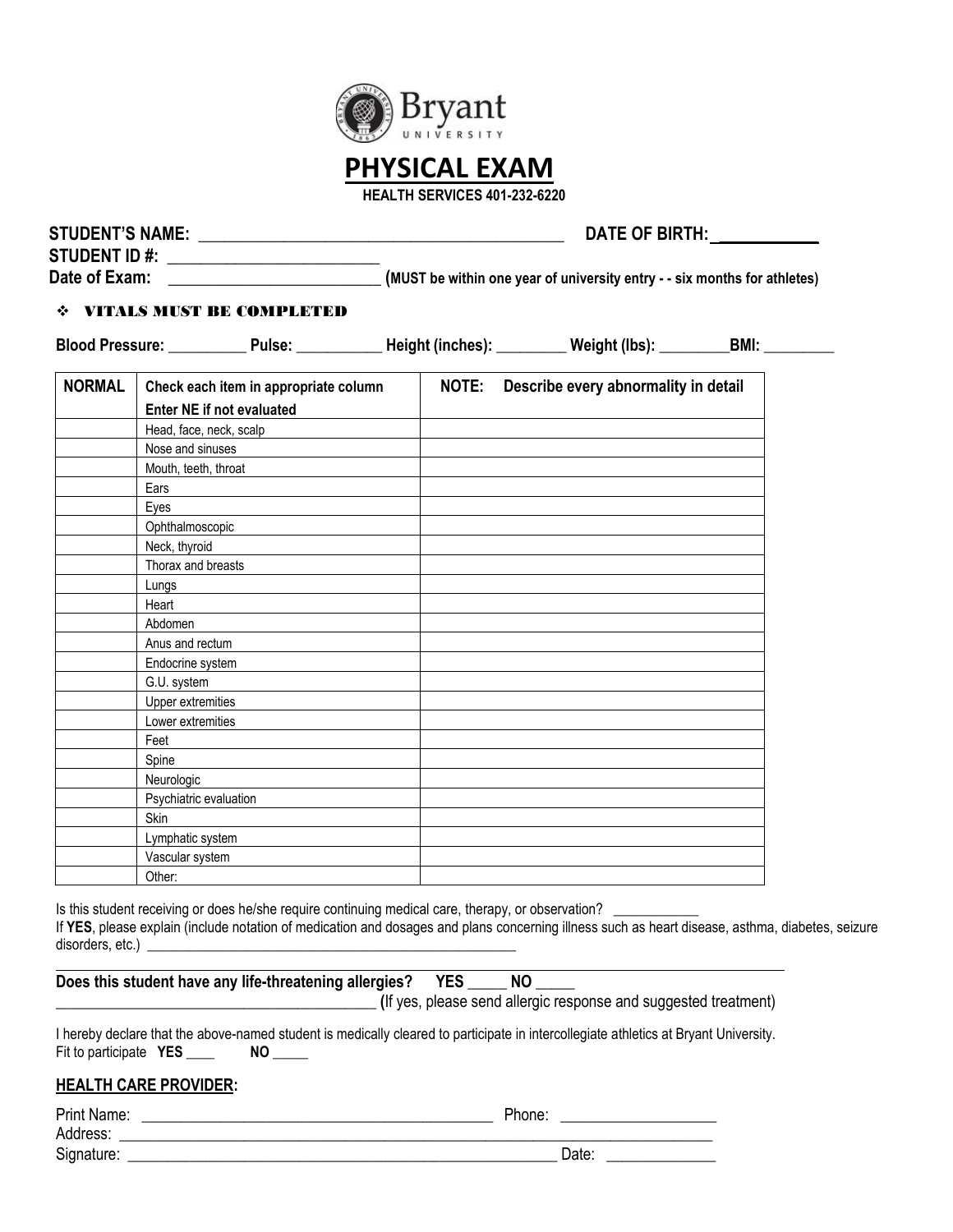# **IMMUNIZATION RECORD**

**HEALTH SERVICES 401-232-6220** 

\* **To be completed and signed by health care provider \***

STUDENT'S NAME: \_\_\_\_\_\_\_\_\_\_\_\_\_\_\_\_\_\_\_\_\_\_\_\_\_DOB: \_\_\_\_\_\_\_\_\_\_\_\_\_\_\_\_\_\_\_\_\_\_\_\_\_\_\_\_\_\_\_\_\_\_\_ **STUDENT ID #:** 

**REC REQUIRED IMMUNIZATIONS (prior to matriculation)**

## **All information must be in English (dates must include month, day, and year)**

**A. TETANUS, DIPTHERIA, PERTUSSIS (MUST be within 10 years)** 

**B. MMR (MEASLES, MUMPS, RUBELLA) - 2 doses required Dose 1 given at age 12 months or later - - Dose 2 given at least 28 days after first dose** Dose #1 \_\_\_\_\_\_/\_\_\_\_\_\_/\_\_\_\_\_ Dose #2 \_\_\_\_\_\_/\_\_\_\_\_\_/\_\_\_\_\_ . **OR MEASLES (Rubeola)** positive immune titer date \_\_\_\_\_\_/\_\_\_\_\_\_\_\_\_\_\_\_\_\_\_\_\_\_\_\_\_\_\_\_\_\_\_ **RUBELLA (German measles)** positive immune titer date \_\_\_\_\_/\_\_\_\_\_/\_\_\_\_\_\_\_\_\_\_\_\_\_\_\_\_ **MUMPS** positive immune titer date \_\_\_\_\_/\_\_\_\_\_/\_\_\_\_\_

**C. HEPATITIS B - 3 doses required** 

**Dose 2 must be given one month after dose 1. Dose three must be given five months after dose 2.**

Dose #1 \_\_\_\_\_\_\_/\_\_\_\_\_\_\_\_\_\_\_\_\_\_\_\_ Dose #2 \_\_\_\_\_\_\_/\_\_\_\_\_\_\_\_\_\_\_\_\_\_\_\_\_\_\_\_\_\_\_\_Dose #3 \_\_\_\_\_\_\_/\_\_\_\_\_\_\_\_\_\_

**OR**

| Hepatitis B titer Reactive |  | non-reactive | Date |  |  |
|----------------------------|--|--------------|------|--|--|
|----------------------------|--|--------------|------|--|--|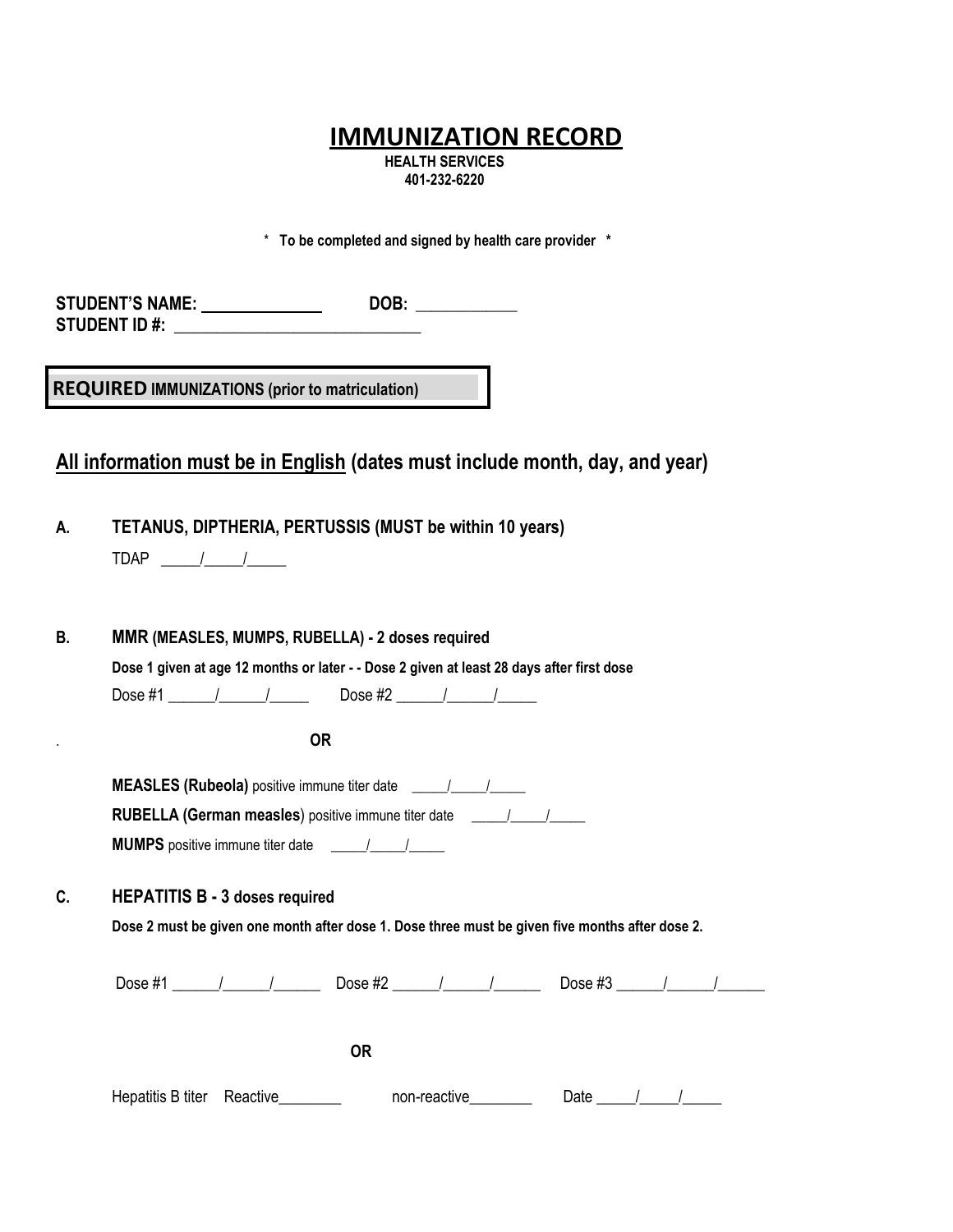| D. | VARICELLA (Chickenpox) - 2 doses required                                        |                                                                               |  |                                                                                   |
|----|----------------------------------------------------------------------------------|-------------------------------------------------------------------------------|--|-----------------------------------------------------------------------------------|
|    |                                                                                  |                                                                               |  |                                                                                   |
|    |                                                                                  | <b>OR</b>                                                                     |  |                                                                                   |
|    | 1. Dose #1 ________________________________ Dose #2 ____________________________ |                                                                               |  |                                                                                   |
|    |                                                                                  | <b>OR</b>                                                                     |  |                                                                                   |
|    | 2. Varicella titer Date 1 1 1 Reactive 100 non-reactive 100                      |                                                                               |  |                                                                                   |
| Ε. |                                                                                  |                                                                               |  | MENNINGOCOCCAL QUADRIVALENT (Meningitis) - 2 doses, if dose 1 given before age 16 |
|    |                                                                                  |                                                                               |  |                                                                                   |
| F. | COVID-19 (Please upload a copy of your Covid-19 vaccination card)                |                                                                               |  |                                                                                   |
|    |                                                                                  |                                                                               |  |                                                                                   |
|    |                                                                                  | Dose #2 $\frac{1}{2}$ $\frac{1}{2}$                                           |  | Pfizer______ Moderna______ J&J_______ Other ________                              |
|    | <b>BOOSTER (Not Required)</b>                                                    | Dose #3 _____/______/____________ Pfizer_______ Moderna______ Other _________ |  |                                                                                   |
|    |                                                                                  |                                                                               |  |                                                                                   |
|    | <b>HEALTH CARE PROVIDER:</b>                                                     |                                                                               |  |                                                                                   |
|    |                                                                                  |                                                                               |  | Phone: _________________                                                          |
|    |                                                                                  |                                                                               |  |                                                                                   |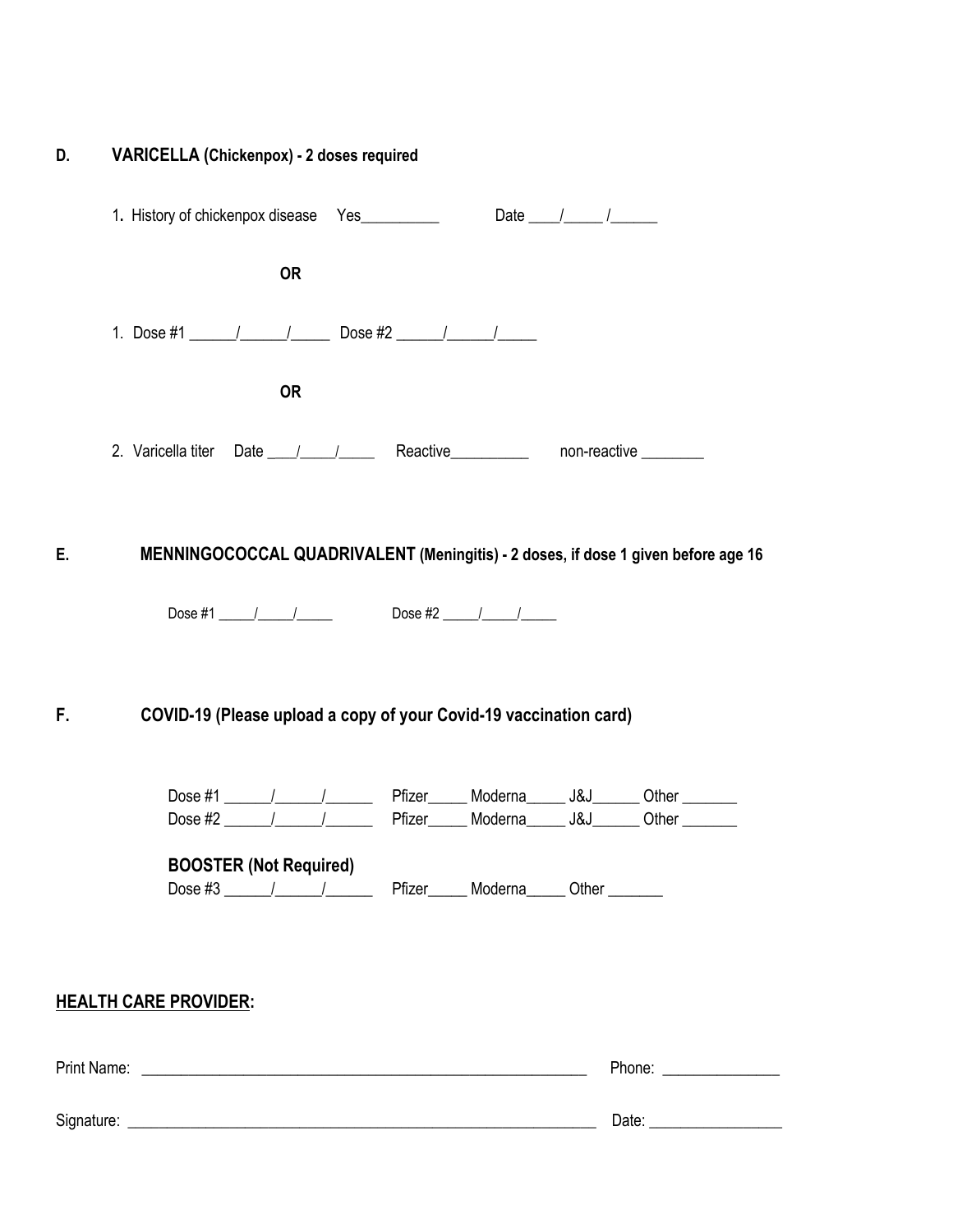## **Part I: Tuberculosis (TB) Screening Questionnaire** (to be completed by incoming students)

Please answer the following questions:

Comoros

|                                                                  | Have you ever had close contact with persons known or suspected to have active TB disease?                |                              |                           | $\Box$ Yes            | $\Box$ No |
|------------------------------------------------------------------|-----------------------------------------------------------------------------------------------------------|------------------------------|---------------------------|-----------------------|-----------|
|                                                                  |                                                                                                           |                              |                           |                       |           |
|                                                                  | Were you born in one of the countries or territories listed below that have a high incidence of active TB |                              |                           | $\Box$ Yes            | $\Box$ No |
|                                                                  |                                                                                                           |                              |                           |                       |           |
| disease? (If yes, please CIRCLE the country, below)              |                                                                                                           |                              |                           |                       |           |
|                                                                  |                                                                                                           |                              |                           |                       |           |
| Afghanistan                                                      | Congo                                                                                                     | Iran (Islamic Republic of)   | Namibia                   | Singapore             |           |
| Algeria                                                          | Côte d'Ivoire                                                                                             | Iraq                         | Nauru                     | Solomon Islands       |           |
| Angola                                                           | Democratic People's Republic of                                                                           | Kazakhstan                   | Nepal                     | Somalia South Africa  |           |
| Anguilla                                                         | Korea                                                                                                     | Kenya                        | Nicaragua                 | South Sudan           |           |
| Argentina                                                        | Democratic Republic of the                                                                                | Kiribati                     | Niger                     | Sri Lanka             |           |
| Armenia                                                          | Congo                                                                                                     | Kuwait                       | Nigeria                   | Sudan                 |           |
| Azerbaijan                                                       | Diibouti                                                                                                  | Kyrgyzstan                   | Northern Mariana          | Suriname              |           |
| Bangladesh                                                       | Dominican Republic                                                                                        | Lao People's Democratic      | Islands                   | Swaziland             |           |
| <b>Belarus</b>                                                   | Ecuador                                                                                                   | Republic                     | Pakistan                  | Tajikistan            |           |
| Belize                                                           | El Salvador                                                                                               | Latvia                       | Palau                     | Thailand              |           |
| Benin                                                            | <b>Equatorial Guinea</b>                                                                                  | Lesotho                      | Panama                    | Timor-Leste           |           |
| <b>Bhutan</b>                                                    | Eritrea                                                                                                   | Liberia                      | Papua New Guinea          | Togo                  |           |
| Bolivia (Plurinational State of)                                 | Estonia                                                                                                   | Libya                        | Paraguay                  | Trinidad and Tobago   |           |
| Bosnia and Herzegovina                                           | Ethiopia                                                                                                  | Lithuania                    | Peru                      | Tunisia               |           |
| <b>Botswana</b>                                                  | Fiji                                                                                                      | Madagascar                   | Philippines               | Turkmenistan          |           |
| <b>Brazil</b>                                                    | French Polynesia                                                                                          | Malawi                       | Poland                    | Tuvalu                |           |
| Brunei Darussalam                                                | Gabon                                                                                                     | Malaysia                     | Portugal                  | Uganda                |           |
| <b>Bulgaria</b>                                                  | Gambia                                                                                                    | Maldives                     | Oatar                     | Ukraine               |           |
| Republic of Korea<br>Burkina Faso<br>Mali<br>Georgia             |                                                                                                           |                              |                           | United Republic of    |           |
| Burundi                                                          | Marshall Islands<br>Ghana<br>Republic of Moldova<br>Tanzania                                              |                              |                           |                       |           |
| Cabo Verde                                                       | Greenland                                                                                                 | Mauritania                   | Romania                   | Uruguay               |           |
| Cambodia                                                         | Guam                                                                                                      | <b>Mauritius</b>             | <b>Russian Federation</b> | Uzbekistan            |           |
| Cameroon                                                         | Guatemala                                                                                                 | Mexico                       | Rwanda                    | Vanuatu               |           |
| Central African Republic                                         | Guinea                                                                                                    | Micronesia (Federated States | Saint Vincent and the     | Venezuela (Bolivarian |           |
| Guinea-Bissau<br>Chad<br>of)<br>Grenadines<br>Republic of)       |                                                                                                           |                              |                           |                       |           |
| China<br>Viet Nam<br>Mongolia<br>São Tomé and Príncipe<br>Guyana |                                                                                                           |                              |                           |                       |           |
| China, Hong Kong SAR                                             | Haiti                                                                                                     | Montenegro                   | Senegal                   | Yemen                 |           |
| China, Macao SAR                                                 | Honduras                                                                                                  | Morocco                      | Serbia                    | Zambia                |           |
| Colombia                                                         | India                                                                                                     | Mozambique                   | Sevchelles                | Zimbabwe              |           |

*Source: World Health Organization Global Health Observatory, Tuberculosis Incidence 2014. Countries with incidence rates of ≥ 20 cases per 100,000 population. For future updates, refer t[o http://www.who.int/tb/country/en/](http://www.who.int/tb/country/en/)*.

Myanmar

Sierra Leone

| Have you had frequent or prolonged visits <sup>*</sup> to one or more of the countries or territories listed above with<br>a high prevalence of TB disease? (If yes, CHECK the countries or territories, above)                        | $\Box$ Yes | $\Box$ No |
|----------------------------------------------------------------------------------------------------------------------------------------------------------------------------------------------------------------------------------------|------------|-----------|
| Have you been a resident and/or employee of high-risk congregate settings (e.g., correctional facilities,<br>long-term care facilities, and homeless shelters)?                                                                        | $\Box$ Yes | $\Box$ No |
| Have you been a volunteer or health care worker who served clients who are at increased risk for active<br>TB disease?                                                                                                                 | $\Box$ Yes | $\Box$ No |
| Have you ever been a member of any of the following groups that may have an increased incidence of<br>latent <i>M. tuberculosis</i> infection or active TB disease: medically underserved, low-income, or abusing<br>drugs or alcohol? | $\Box$ Yes | $\Box$ No |

**If the answer is YES to any of the above questions**, Bryant University requires that you receive TB testing as soon as possible but at least prior to the start of the subsequent semester).

**If the answer to all the above questions is NO**, no further testing or further action is required.

*\* The significance of the travel exposure should be discussed with a health care provider and evaluated.*

Indonesia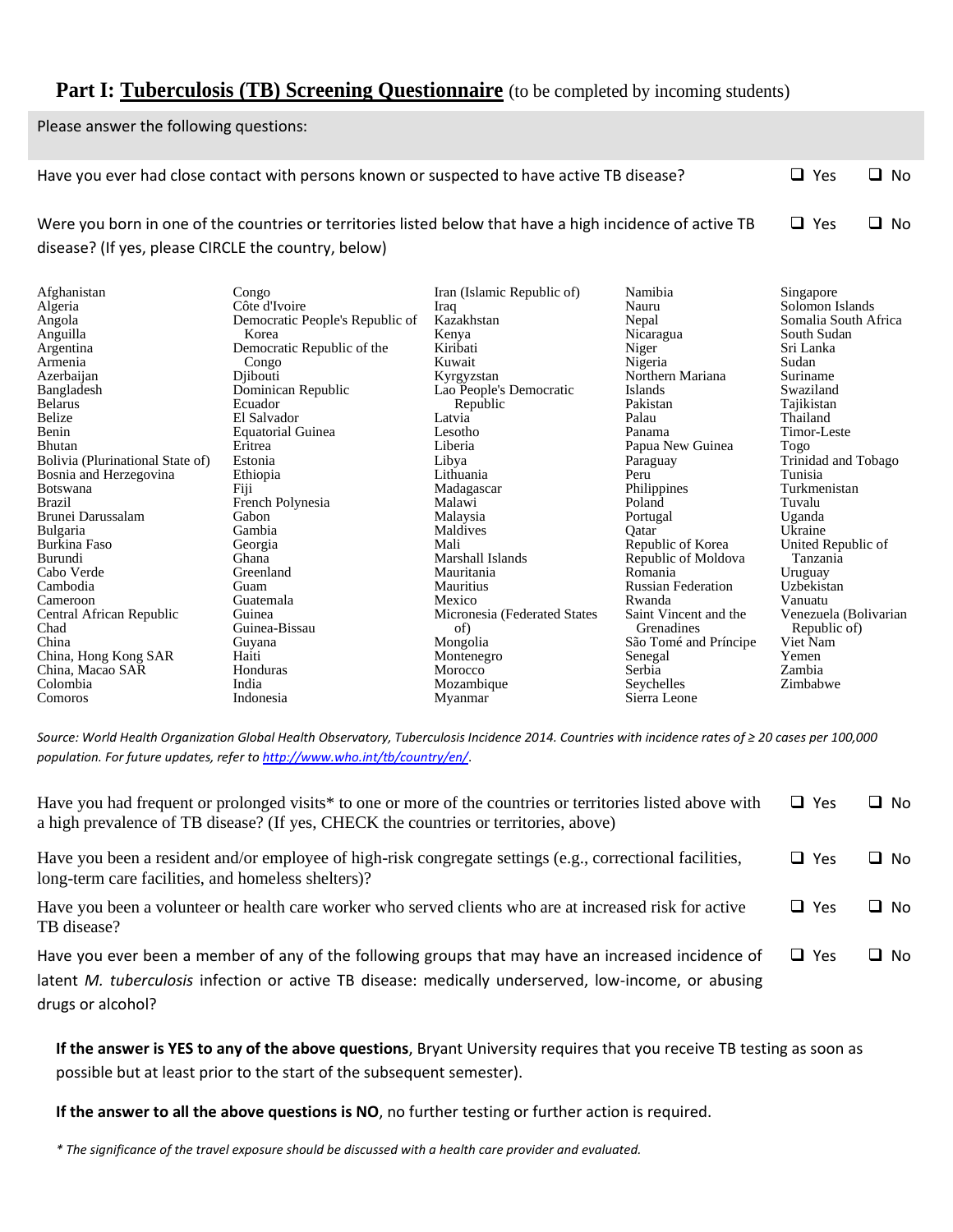## Part II. Clinical Assessment by Health Care Provider

Clinicians should review and verify the information in Part I. Persons answering YES to any of the questions in Part I are candidates for either Mantoux tuberculin skin test (TST) or Interferon Gamma Release Assay (IGRA) unless a previous positive test has been documented.

| History of a positive TB skin test or IGRA blood test? (If yes, document below) Yes _____ No ____ |                       |
|---------------------------------------------------------------------------------------------------|-----------------------|
| History of BCG vaccination? (If yes, consider IGRA if possible.)                                  | $Yes \_\_\_No \_\_\_$ |
| 1. TB Symptom Check                                                                               |                       |
| Does the student have signs or symptoms of active pulmonary tuberculosis disease? Yes __ No ___   |                       |
| If no, proceed to 2 or 3                                                                          |                       |
| If yes, check below:                                                                              |                       |
| $\Box$ Cough (especially if lasting for 3 weeks or longer) with or without sputum production      |                       |
| $\Box$ Coughing up blood (hemoptysis)                                                             |                       |
| $\Box$ Chost nain                                                                                 |                       |

- ❑ Chest pain
- ❑ Loss of appetite
- ❑ Unexplained weight loss
- ❑ Night sweats
- ❑ Fever

Proceed with additional evaluation to exclude active tuberculosis disease including tuberculin skin testing, chest x-ray, and sputum evaluation as indicated.

### **2. Tuberculin Skin Test (TST)**

(TST result should be recorded as actual millimeters (mm) of induration, transverse diameter; if no induration, write "0". The TST interpretation should be based on mm of induration as well as risk factors.)

Date Given:  $\frac{1}{\sqrt{2}}$  Date Read:  $\frac{1}{\sqrt{2}}$ 

Result: \_\_\_\_\_\_\_ mm of induration Interpretation: positive\_\_\_ negative\_\_\_

Date Given:  $\frac{1}{\sqrt{2}}$  Date Read:  $\frac{1}{\sqrt{2}}$ 

Result: \_\_\_\_\_\_ mm of induration Interpretation: positive\_\_\_ negative\_\_\_

### **3**. **Interferon Gamma Release Assay (IGRA)**

Date Obtained: \_\_\_\_/\_\_\_\_\_/ \_\_\_\_ (specify method) QFT-GIT T-Spot other \_\_\_\_\_

Result: negative\_\_\_ positive\_\_\_ indeterminate\_\_ borderline\_\_ (T-Spot only)

### **4. Chest x-ray: (Required if TST or IGRA is positive)**

Date of chest x-ray:  $\frac{1}{\sqrt{2}}$  Result: normal\_\_\_\_ abnormal\_\_\_\_